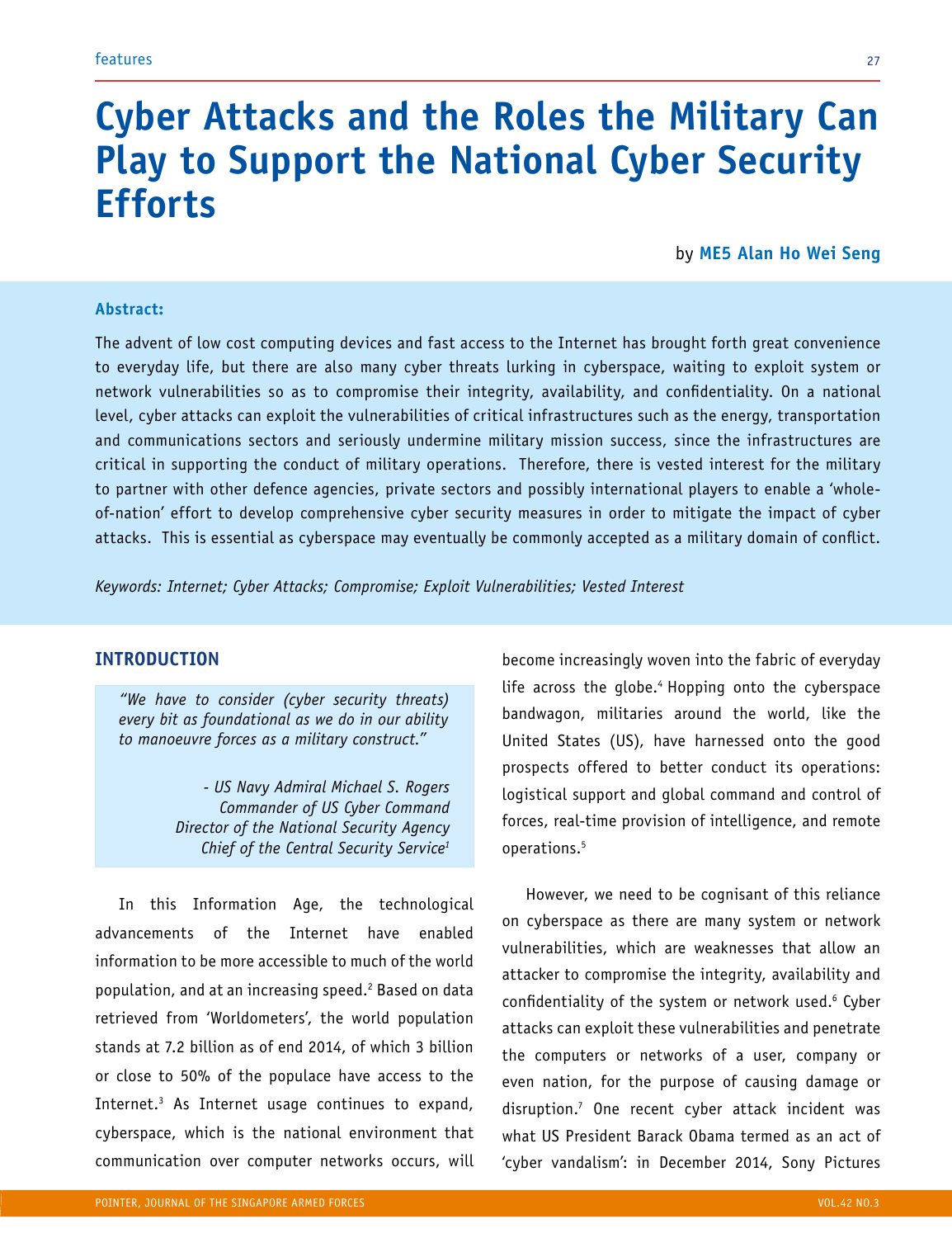broadcasted a movie depicting the assassination of the North Korean leader, Kim Jong-un.8 On a national level, cyber attacks on critical infrastructures such as the energy, transportation and communications sectors could seriously undermine military mission success since the infrastructures are critical in supporting the conduct of military operations.



*Movie poster of 'The Interview', which depicted the* 

Therefore, there is vested interest for the military to participate in the national effort to develop comprehensive cyber security measures, which could include the legislation of governing policies, implementation of cyber security tools and best practices, as well as the training of appropriate cyber security experts to better safeguard the organisation

and user's assets.9 The importance of cyber security was echoed in the private sectors through an Information Assurance (IA) survey conducted in 2014, of which 75% of respondents named cyber security and privacy as primary concerns.<sup>10</sup> In Singapore, the government is stepping up efforts to strengthen the nation's resilience towards cyber attacks. In order to complement the existing national cyber security efforts, it was reported in 2014 that a new Cyber Security Research Centre will be set up to study and develop capabilities in cyber forensics and mobile security.<sup>11</sup> For the Singapore Armed Forces (SAF), it was reported in 2013 that a new hub has been set up to consolidate its cyber security experts to monitor cyber threats round the clock and muster a sharper response to thwart cyber attacks and digital spies.12 Cyber security is also gaining traction academically. For example, Nanyang Polytechnic has collaborated with the Centre for Strategic Infocomm Technologies (CSIT) to offer bond-free scholarships to qualified students who enroll into their Diploma in Cyber Security and Forensics.<sup>13</sup>

In summary, this essay looks at the attributes and techniques employed in cyber attacks. It also articulates the impact of cyber attacks on the military, and roles the military can play to support the national cyber security efforts in mitigating the impact of cyber attacks so as to safeguard the nation's cyber well-being.

# **ATTRIBUTES OF CYBER ATTACK Cyber Attacks are Asymmetric**

With the advent of low cost computing devices, cyber attackers can exert an adverse impact disproportionate to their size. They do not require sophisticated weaponry, and neither do they have to build expensive platforms such as stealth fighters or aircraft carriers, in order to compromise the network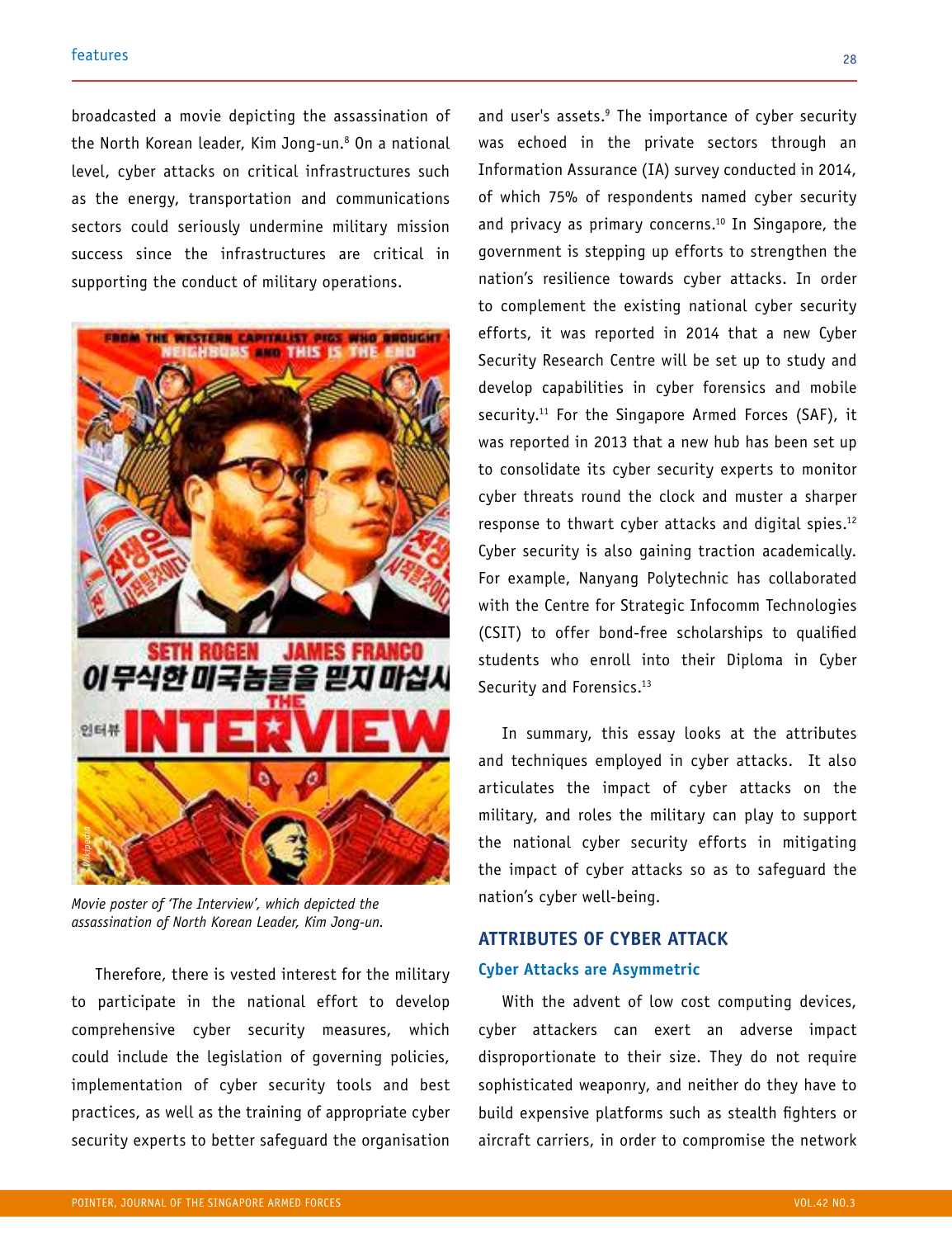of interest and pose a significant threat.<sup>14</sup> Besides state actors, there are concerns that terrorists or organised criminal groups could stage cyber attacks that leverage on the low capital outlay required. For instance, it was reported in 2009 that Iraqi insurgents had utilised software available for only US\$26 to hack into video imagery relayed by a US drone aircraft, thus allowing them to see what the US military was seeing.<sup>15</sup>

#### **Offense has the Advantage and Speed**

Cyber attacks are like manoeuvring forces where speed and agility matter most, and offense can have the upper hand in an instance. A fortress mentality will not work in an offense-dominant cyberspace environment since there is little to retreat to behind a Maginot Line of firewalls or the user will risk being overrun.16 Offense has the advantage over defence because the defender must contend with millions of lines of codes, while the attacker only has to find a single vulnerability to quickly destabilise the situation, which is possible to unfold in a few minutes. This is as opposed to conventional warfare, where it would take from, at the very least, minutes to a few hours to carry out, as missiles are fired at targets or aircraft, tanks, and ships are sent into battle.

The ability of cyber attacks to reach the desired targets without the need for mass deployment of troops, delivery vehicles or weapons, or foreign bases, coupled with its sheer velocity represents a new dimension to warfare that could dramatically increase the need for immediate and possibly risky decisionmaking by governments under attack.<sup>17</sup> Former US Secretary of Defense Leon Panetta previously commented on the reaction of US to cyber attack, that "the US may consider preemptive strikes if it detects imminent threat of an attack that will cause a significant physical destruction in the US or kill American citizens."18 To stay ahead, it is imperative to constantly adjust and improve cyber security measures.

*With the advent of low cost computing devices, cyber attackers can exert an adverse impact disproportionate to their size. They do not require sophisticated weaponry, and neither do they have to build expensive platforms such as stealth fighters or aircraft carriers, in order to compromise the network of interest and pose a significant threat.* 

# **Difficult to Detect and Attribute**

It is hard to deter if you cannot punish, and you cannot punish without first knowing who is behind an attack. For the military, the traditional deterrence model of assured retaliation when attacked will be difficult to execute in cyberspace because it will be challenging to identify the ownership of an attack accurately.19 This is because a missile will likely come with a distinct signature, but the same cannot be said for a computer virus if the digital footprints are well-covered. Furthermore, the preparations for cyber attack are far less visible than that for conventional warfare. For the latter, preparations are usually evident through a military build-up and mobilisation order which are easily detectable, but there are no visible signs of preparations when it comes to cyber attacks.<sup>20</sup> Even so, if there was a heavily masked attack employing dynamic proxies and routing that spans across many countries where jurisdiction over cyber security could differ or be lacking, it could potentially compound the inability to attribute an attack swiftly, let alone obtaining its intent.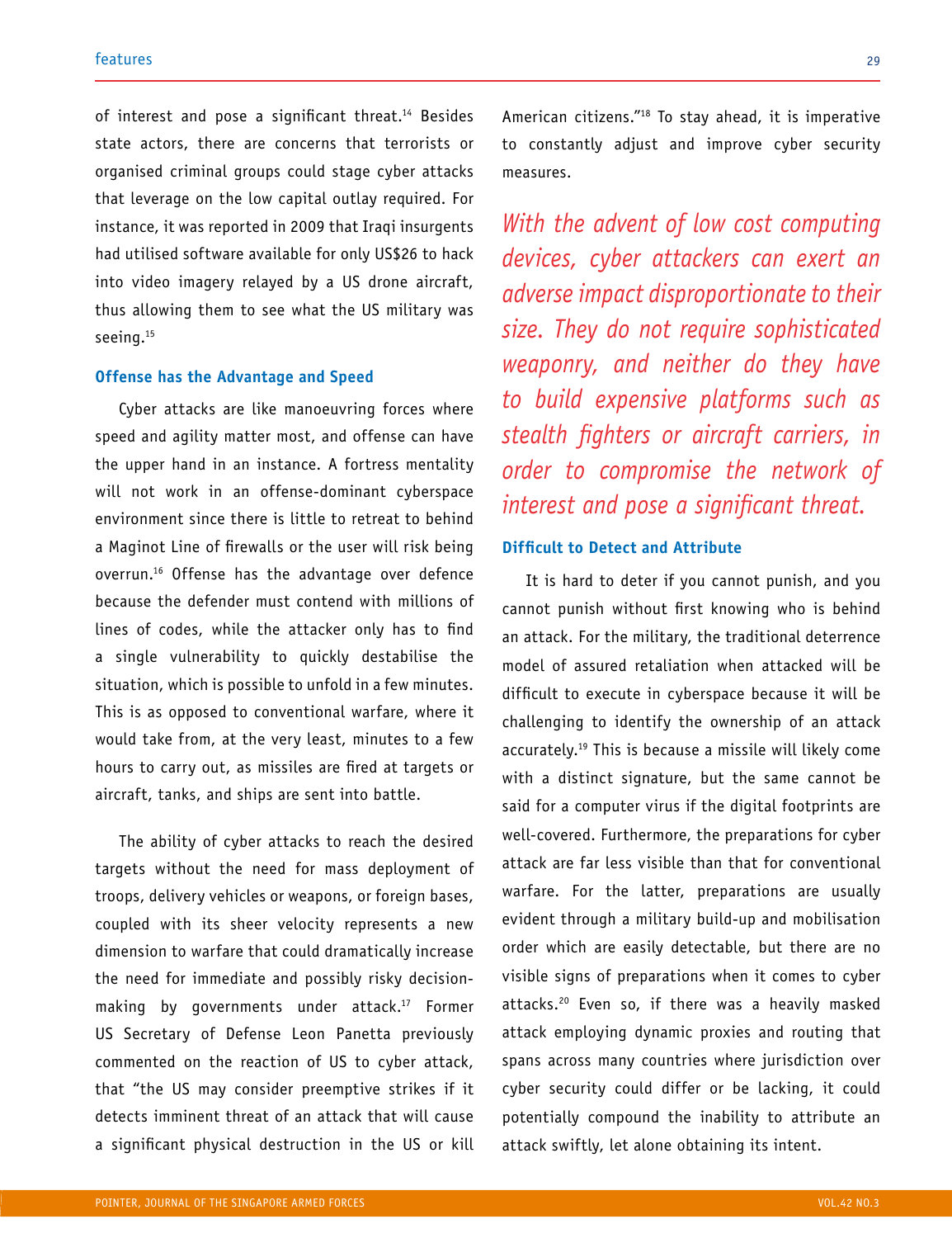

*A malicious website trying to install spyware on readers' computers in the past. The technology to do so today is much more* 

Even in a fortunate case whereby an attack could be attributed to the attacker, if it is a non-state actor, such as a terrorist group, it may not have any assets against which the nation can retaliate. To gain easier access and evade detection, attackers can also target defense contractors and subcontractors, whose networks tend to be less secured than the military which they are supporting.<sup>21</sup> These attacks often rely on socially engineered emails, or 'spear phishing', which are made to look authentic to the recipient, and when opened will install a remote-access tool for the attacker.<sup>22</sup> This heightens the necessity to protect the computer network of defence contractors and subcontractors, indirectly offering better protection for the military which they are supporting. One way to mitigate this could be to ensure that the attacks are

fruitless by developing resilient systems that are able to withstand serious technical compromises and adapt to changing their Standard Operating Procedures (SOPs) when required, instead of investing resources to find the source to inflict a direct penalty on the attackers, which could potentially be a dead-end.<sup>23</sup>

# **TECHNIQUES OF CYBER ATTACK AND THEIR IMPACT TO THE MILITARY**

Underpinned by the wealth of information available on cyberspace and low cost computing devices, cyber attackers are becoming more techsavvy and able to launch sophisticated intrusions into the networks that control the national infrastructures. One such intrusion is the Distributed Denial of Service (DDOS) that floods the systems (of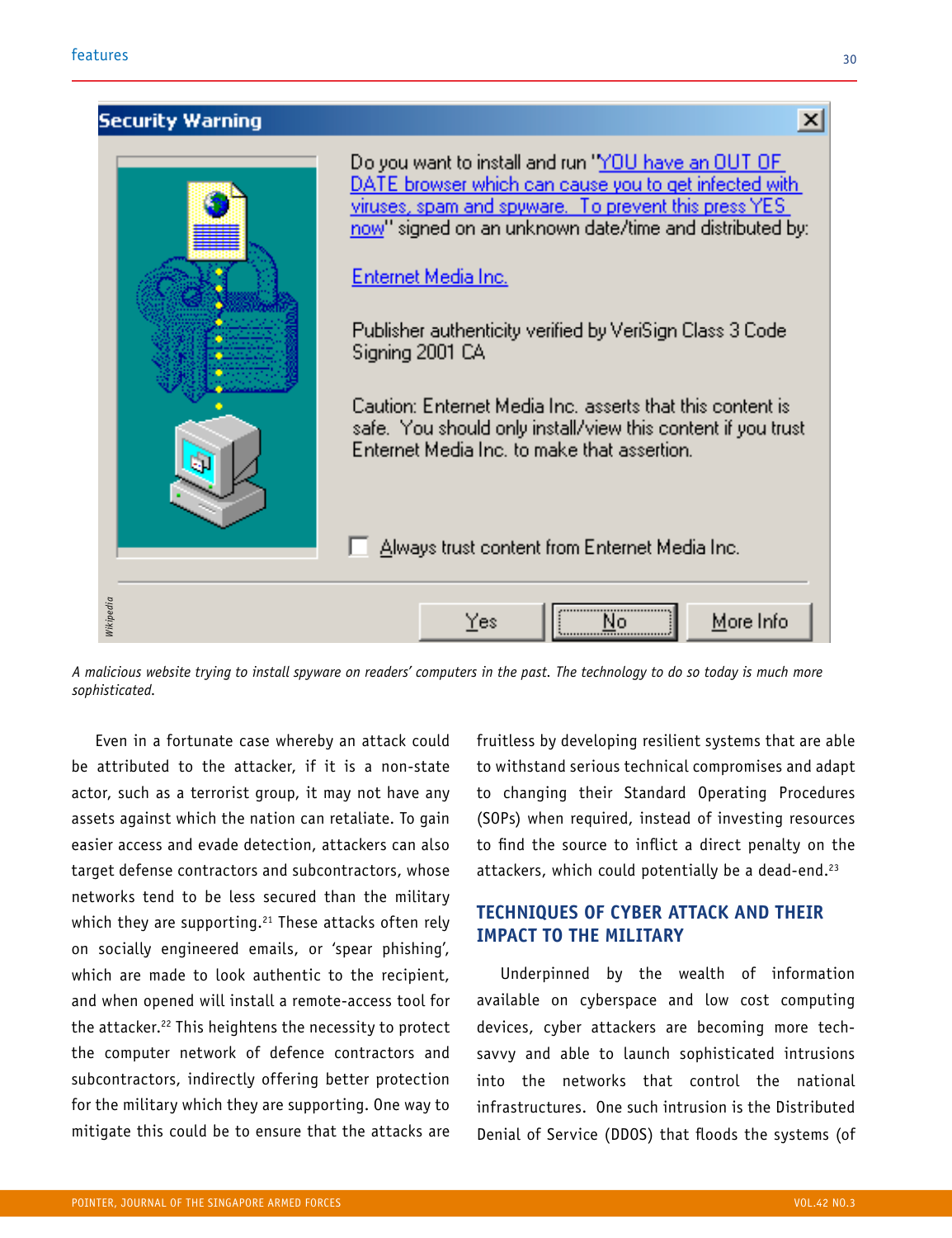

*Cyberwar Defense team of the US Air Force monitoring cyber threats at a workstation.* 

the national infrastructures) with multiple requests, more than they could respond to and paralysing them consequently. DDOS is usually executed by 'botnets' comprising networks of computers that have been hijacked by remote users, often without the owner's knowledge.24 Other than networks, software and hardware are also at risk of being tampered with even before they are linked together in an operational system. 'Logic bombs' are rogue software programming codes that can cause sudden malfunctions when developed, while hardware can have 'kill switches' and hidden 'back doors' written into the computer chips that allow remote-access by unintended users.<sup>25</sup> Computer-induced failures of national infrastructures could cause massive physical damage and economic disruption. The military strength of a nation ultimately depends on her economic vitality, so cyber vulnerabilities could erode both the nation's military effectiveness and its competitiveness in the global economy, if the attacks are pervasive and persistent.

*Cyber security is a discipline that requires national effort, and it is not something that the citizens and private companies can expect to outsource to the military.*

On the impact of cyber attacks to the military, the exploitation of vulnerabilities in military cyber systems could result in weapons blueprint, operational plans and surveillance data being compromised, which could seriously undermine national security. For instance, a rogue programme that was introduced by an infected flash drive inserted into a US military laptop at a Middle East base was able to gain access to information within networks operated by the US Central Command.26 Cyber attack techniques that can infiltrate military systems can be made stealthy to ensure that rogue programmes, when introduced, remain undetected. They could establish a digital 'beachhead' from which these programmes operate silently to stealthily exfiltrate sensitive military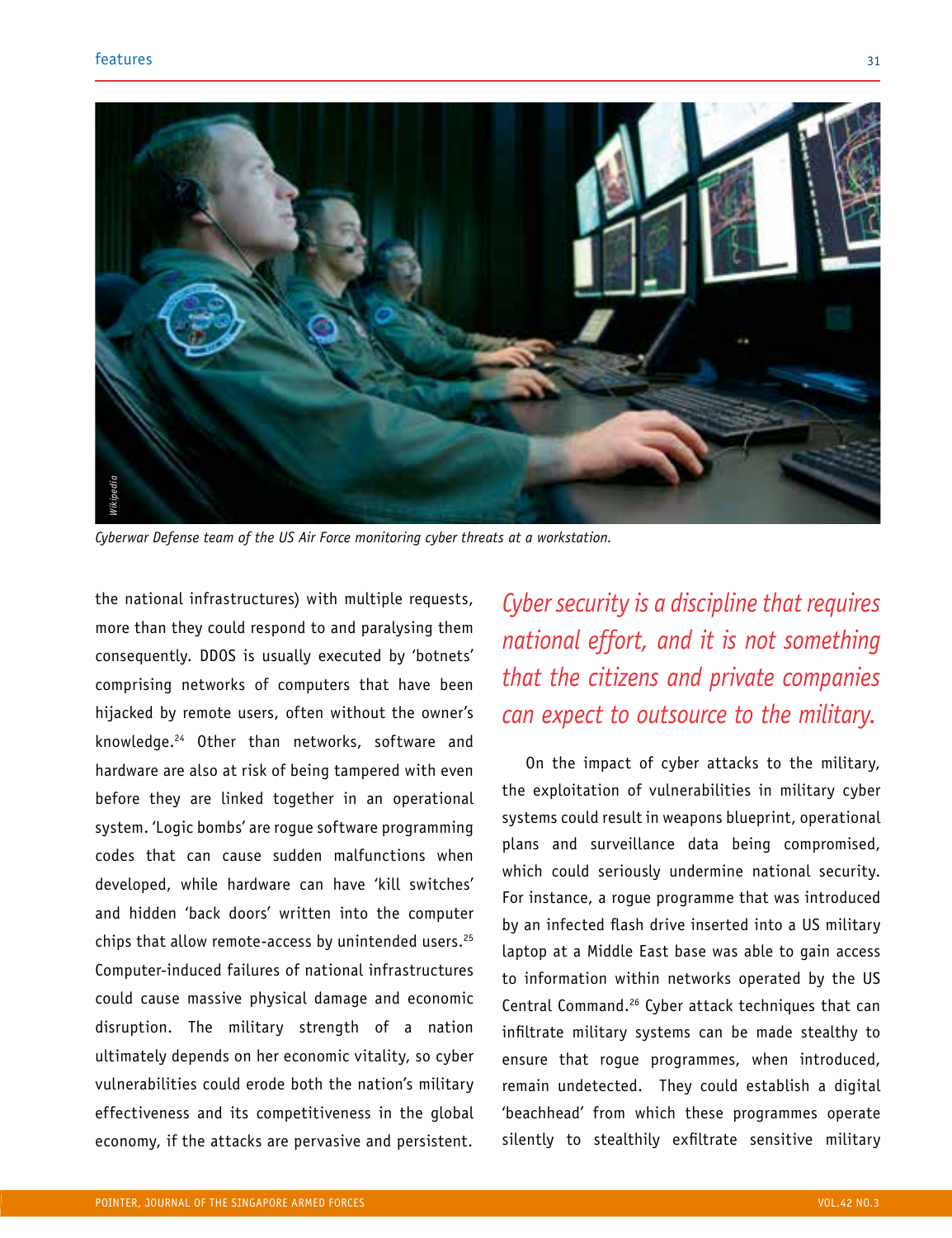operational plans to unintended servers under foreign control. Noting the gravity of a cyber attack, the US has asserted the belief that such an attack could be regarded as an act of war, and that the US could respond using traditional military force.<sup>27</sup>

# **THE ROLES THE MILITARY CAN PLAY TO SUPPORT THE NATIONAL CYBER SECURITY EFFORTS**

Cyber security is a discipline that requires national effort, and it is not something that the citizens and private companies can expect to outsource to the military. Any nation that depends heavily on the military for cyber security will reduce the incentives for the private sector, especially Multinational Corporations (MNCs) who possess adequate resources for the necessary Research and Development (R&D), to develop cyber wellness provision.<sup>28</sup> Furthermore, few private sectors are likely to welcome hands-on assistance from the military since the former would be better poised to defend their own networks, business data privacy concerns aside.<sup>29</sup>

Therefore, a partnership is one position which the military can consider—collaborating with other government departments/agencies, and the private sector (including defence contractors) to enable a 'whole-of-nation' cyber security strategy, albeit there is still the lingering question for a neat way to rationally and effectively divide the national cyber security responsibilities between the military, and the rest.30 The following are four initiatives in which the military can play such supportive roles, collectively working as a team with other defence agencies, private sectors and possibly international players.

#### **Cyber Security Governance and Practices**

The teams can collaborate and enact policies to govern cyber security through standardising operating procedures in cyberspace so as to better protect

classified networks which could house sensitive information and enable crucial war-fighting, diplomatic, counter terrorism, law enforcement, intelligence and homeland security operations. The sharing of best practices for cyber security amongst the team members can provide operational norms to deal with cyber threats and incident responses, especially those that could cause exceptionally grave damage to the national security. The developed cyber security governance and practices must be enduring against the fast-paced cyberspace, and aimed at building an approach to cyber defence strategy that deter interference and attack in cyberspace. The cyber defence strategy can be further enhanced by improving warning capabilities, articulating roles for private sector and international players, and developing appropriate responses for both state and non-state actors.<sup>31</sup>

Since the nation depends on a variety of privately owned and operated critical infrastructures to carry out the public's businesses, the team can help define its role by advocating and extending cyber security governance and practices into the critical infrastructures domains. In the US, there is existing and ongoing partnership between the Federal Government, the public and private sector owners and operators of Critical Infrastructure and Key Resources (CIKR) in addressing security and information assurance efforts across the cyber infrastructure to increase resiliency and operational capabilities.<sup>32</sup> It also includes a focus on public-private sharing of information regarding cyber threats and incidents in both government and CIKR.<sup>33</sup>

# **Cyber Threat Research and Warning**

It is essential to know the current state of play in cyber threats in order to develop appropriate cyber security governance and policies to address them. Similar to mapping the threat landscape of a military adversary, the team can collaborate in researching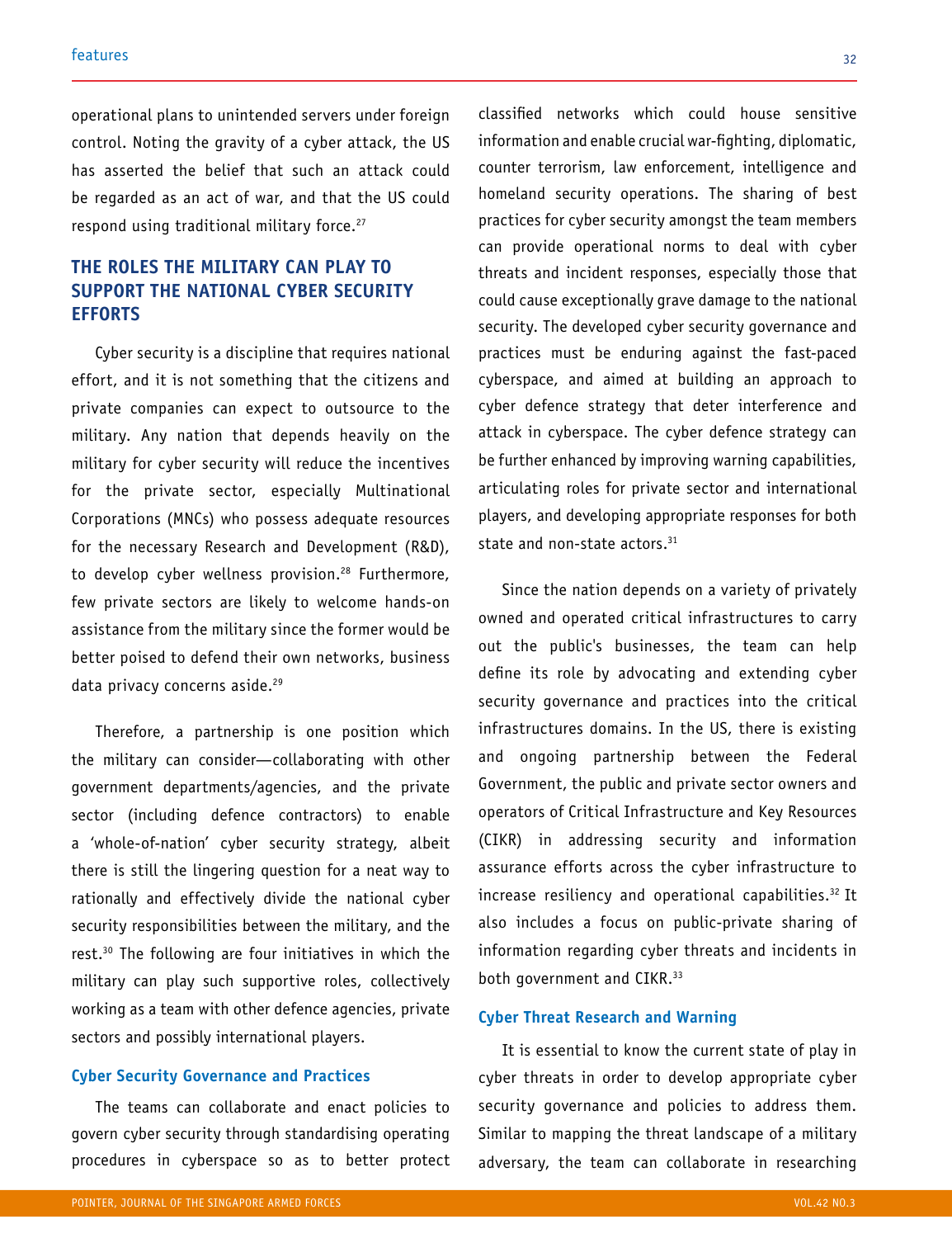emerging cyber threats and developing measures/ technologies to forewarn imminent cyber attacks. This involves mapping the entire cyber landscape that the nation is operating in, establishing a healthy baseline of cyber well-being, and determining the threshold in which, when that baseline is crossed, it could indicate a possible cyber attack. In addition, the team can research and provide an understanding to the relationship between recovery time and value of a cyber attack, assuming an attacker is less motivated to take down a network, if the victim can quickly restore it to operation.34

*Also, against the fast-paced cyber threat landscape, it is imperative for cyber security experts to keep abreast of the adversary, if not at least staying alongside, through continuous learning and regular currency checks, to help shape an open, vibrant and stable cyberspace, which the public can use safely.*

The cyber threat research is contingent on a robust relationship with internal defence agencies, private sectors and also international players to share intelligence on threat signatures/actors, analytic and collaborative technologies in order to maximise the advantage of each organisation's unique capabilities and provide timely and accurate assessments to support the nation's decision makers. For instance, the National Cyber Security Center (NCSC) within the Department of Homeland Security plays a key role in securing US Government networks and systems by co-ordinating and integrating information from all relevant agencies to provide cross-domain situational awareness, analysing and reporting on the state of US networks and systems, and fostering inter-agency collaboration and coordination.35 It is unlikely for a single entity to be aware of the overall nation's cyber security efforts, so the team can also help to co-ordinate the nation's R&D in cyber security and redirect efforts to where they are needed. This initiative is critical in eliminating redundancies, identifying research gaps and prioritising R&D efforts, in order to justify the usage of public money in strengthening the nation's cyber well-being.

## **Cyber Security Measures and Implementation**

In the military, war gaming is rudimentary in developing nascent operation concepts and processes, since they can be clinically tested without massive resources, as compared to the actual maneuvering of forces. One possible cyber security measure and implementation is in developing a Cyber Range/ Simulation system to enable the development and testing of cyber tools, best practices, policies for robustness in core system architecture. This could force the redesign or retrofit of hardware, Operating System (OS), and computer languages with cyber security in mind, and the same set of consideration should also be extended to the systems of defence contractors to build unified cyber security architectures.<sup>36</sup> The military could lend their war gaming experiences and facilities to simulate how technical systems might respond to various attacks and provocations, how cyber attacks could escalate out of control, and lastly, which games of co-operation might best thwart attacks.37 All these can be done within the safe confines of the war gaming centres.

One such facility is the National Cyber Range that was developed by the US Department of Defense (DOD) in 2012 to allow co-operation with other US government agencies, and potentially non-US government partners to rapidly create numerous models of network, intended to enable the military and others to simulate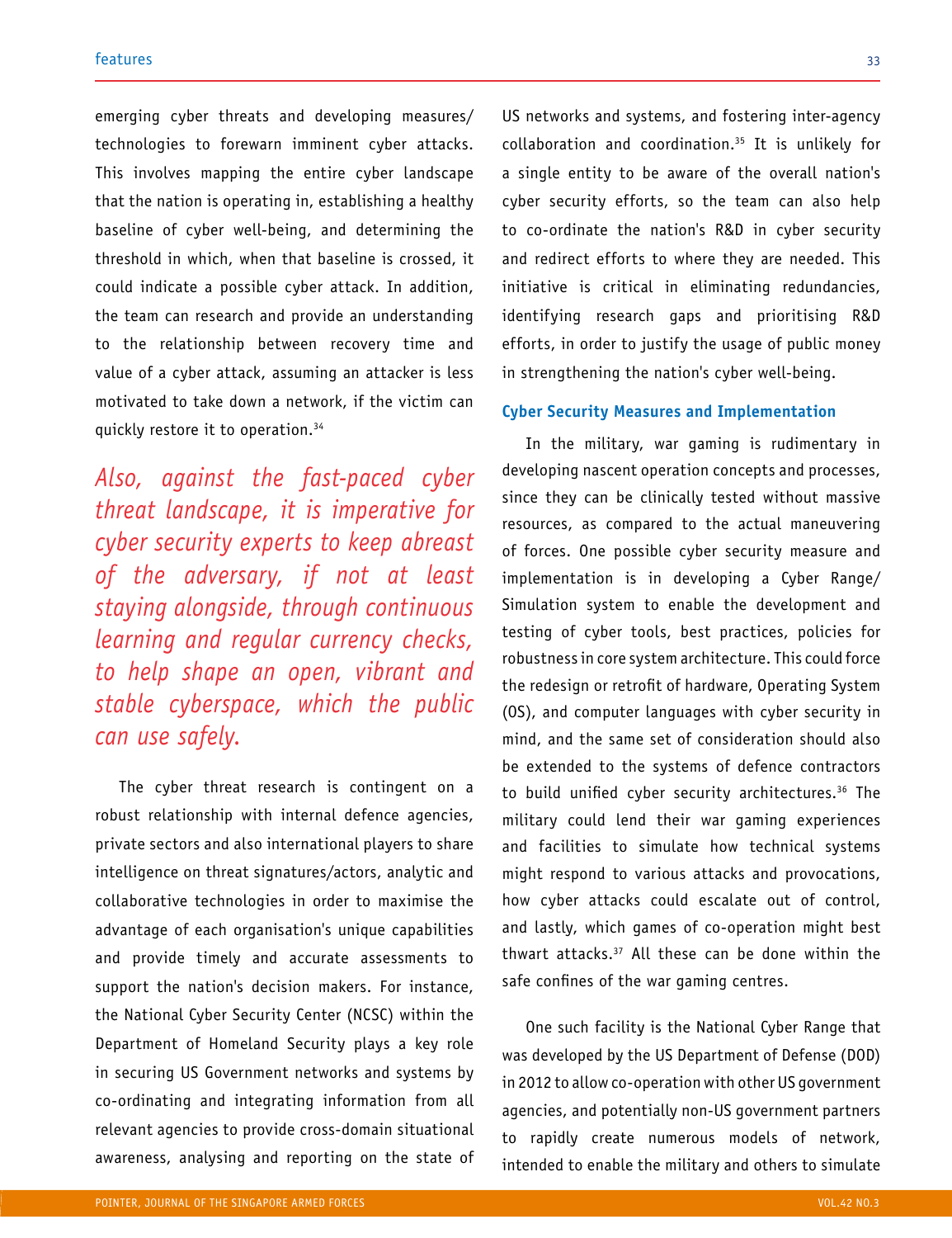cyberspace operations and test new technologies and capabilities, promoting collaboration and critical info sharing, in support of the 'whole-of-nation' effort.<sup>38</sup> One possible simulation could be studying the 'lethal radius' of a cyber weapon. Every bomb has a 'lethal radius', and any given target that lies outside of said radius is likely to be unharmed. This knowledge can help military planners minimise collateral damage. What, if any, is the cyber analogy of 'lethal radius' for cyber attacks?39

In addition, the team could consider developing a unified Intrusion Detection System (IDS) harnessing sensor across the military, the other defence agencies, and private sectors. In the US, the IDS called upon 'EINSTEIN 2', which uses passive and signature-based sensors from a vital part of the US Government network defences to identify when unauthorised users attempt to gain access to those networks. It also inspects Internet traffic entering Federal systems for unauthorised accesses and malicious content as well.40 Most importantly, 'EINSTEIN 2' is capable of alerting the United States Computer Emergency and Readiness Team (US-CERT) in real-time to the presence of malicious or potentially harmful activity in federal network traffic and provides correlation and visualisation of the derived data. Consequently, due to the capabilities of 'EINSTEIN 2', US-CERT analysts have a greatly improved understanding of the network environment and an increased ability to address the weaknesses and vulnerabilities in Federal network security, enhancing overall situation awareness. There are plans to develop the next generation system, dubbed the 'EINSTEIN 3', that will draw on commercial and government technologies to conduct real-time, deep packet inspection and threatbased decision-making on network traffic entering or leaving key networks, with the goal of identifying and characterising malicious network traffic so as to enhance cyber security analysis, situation awareness and security response.<sup>41</sup>

#### **Cyber Security Training and Awareness**

With massive capital invested on new technologies to secure the cyberspace, it is the people with the right knowledge and skills to implement those technologies that will make the difference and achieve mission success. The team can propose options to invest in human capital and collaborate with leading institutions that specialise in cyber security related fields to develop courses to train a cadre of cyber security experts to tackle the increasing cyber threat landscape. The US Federal Government aims to develop a technologically-skilled and cyber-savvy workforce and an effective pipeline of future employees, which will adopt a national strategy, similar to the effort to upgrade science and mathematics education in the 1950s, to meet this challenge.<sup>42</sup>

Also, against the fast-paced cyber threat landscape, it is imperative for cyber security experts to keep abreast of the adversary, if not at least staying alongside, through continuous learning and regular currency checks, to help shape an open, vibrant and stable cyberspace, which the public can use safely. Separately, it is essential to proliferate basic cyber security hygiene awareness for both the cyber security work force and the population that rely on IT systems so that everyone can contribute towards a secure future for cyberspace and the users.

## **CONCLUSION**

Cyber security includes protecting military networks against cyber threats. Cyberspace is a network of networks that includes countless computers across the globe, therefore no state or organisation can unilaterally maintain effective cyber security. Close co-operation and timely sharing of cyber events, threat signatures of malicious code, and information about emerging actors/threats, allies and international players can improve collective cyber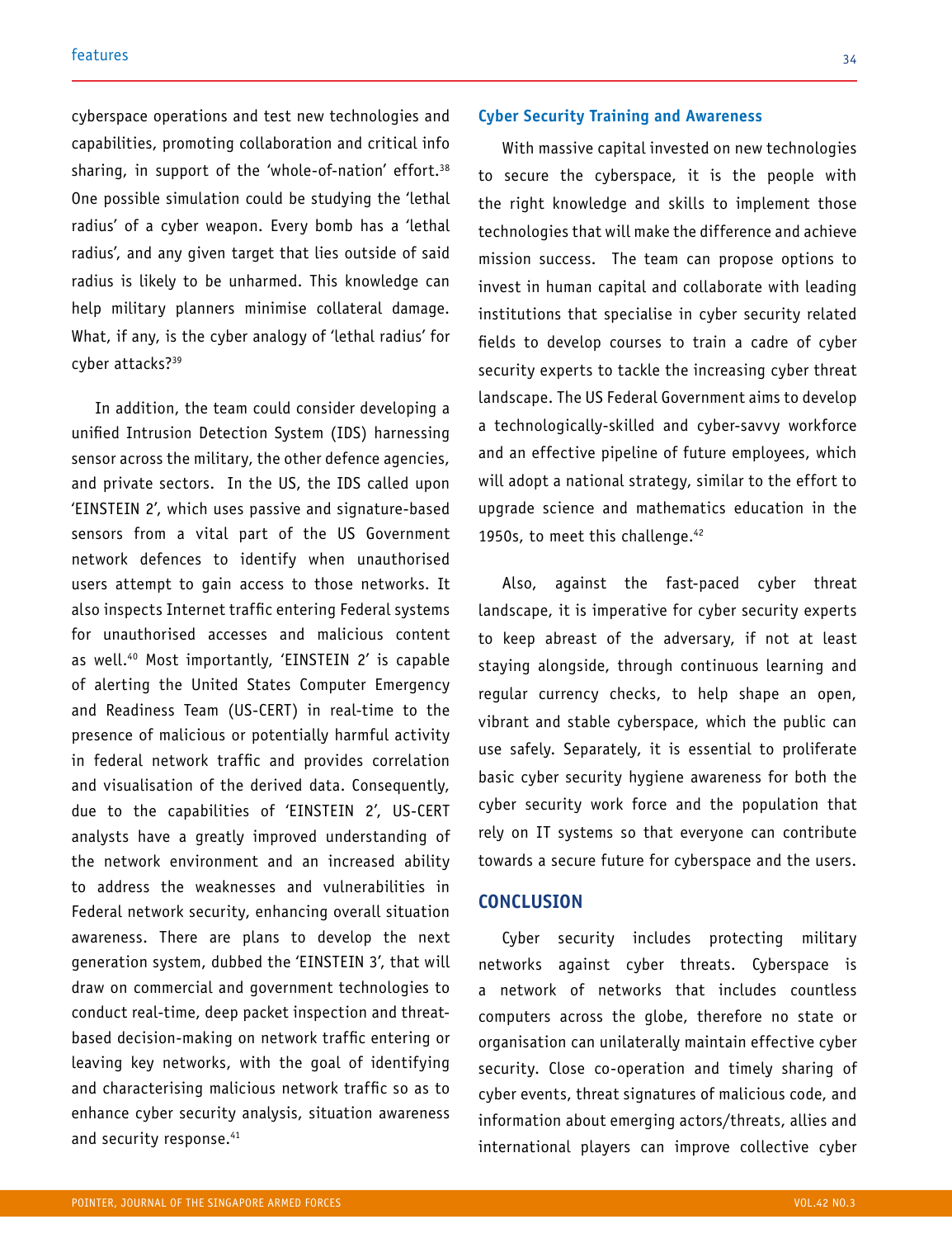security standards. The military should continue to explore possible ways to defend its networks from malicious threats, and invest in people, technologies and R&D to create and sustain the cyberspace capabilities that are vital to national cyber security. This is essential as cyberspace may eventually be commonly accepted as a military domain of conflict, and it will be no different to allocating resources to procure sophisticated weaponry and developing the people to better serve in the Services and the overall Armed Forces for conventional warfare.

## **ENDNOTES**

- 1. "The NSA's new look at cyber security," (*Armed with Science - The Official U.S. Defense Department Science Blog*, 2014) http://science.dodlive.mil/2014/06/16/the-nsas-new-lookat-cybersecurity/
- 2. Nazli Choucri and Daniel Goldsmith, "Lost in cyberspace: Harnessing the Internet, international relations and global security", (*Bulletin of the Atomic Scientists 68*, 2012), n.\_2, 70-77

http://bos.sagepub.com/lookup/doi/10.1177/0096340212438696

3. "Current world population", (*Worldometers*, 2014) http://www.worldometers.info/world-population/

"Internet users in the world - distribution by world regions 2014 Q2" (*Internet World Stats*, 2014) http://www.internetworldstats.com/stats.htm

- 4. "Definition of cyberspace", *Oxford Dictionary* http://www.oxforddictionaries.com/us/definition/ american\_english/cyberspace
- 5. Lynn III and William J., "Defending a new domain", (*Foreign Affairs 89*, 2010), n.\_5, 97-108 http://eds.a.ebscohost.com/eds/detail/ detail?sid=7c7a6fed-8f6c-4a05-bd0f-6095da13331e%2540s essionmgr4005&vid=0&hid=4110&bdata=JnNpdGU9ZWRzL WxpdmU%253d#db=bth&AN=52957873
- 6. "Definition of cyber vulnerability", (*Microsoft Corp*, 2014) http://msdn.microsoft.com/en-us/library/cc751383.aspx
- 7. "Global Security Outlook", (*Singapore Defence & Security Report*, 2011), n.\_1 http://connection.ebscohost.com/c/articles/57525657/ global-security-outlook
- 8. "North Korea goes offline for 10 hours", (*Today Newspaper*, 2014)
- 9. "Definition of cyber security", (*International Telecommunication Union* (ITU), 2014) http://www.itu.int/en/ITU-D/Cybersecurity/Pages/ default.aspx
- 10. Peter Rawlings, "Survey: Cyber security tops IA compliance agenda", (*Business Source Complete*, 2014) http://eds.a.ebscohost.com/eds/detail/ detail?sid=62058abe-4f9f-47a5-8a8a-d478465c275d% 2540sessionmgr4005&vid=2&hid=4110&bdata=JnNpdG U9ZWRzLWxpdmU%253d#db=bth&AN=97337568
- 11. "New Cyber Security Centre to Defend Singapore's Smart Nation Systems", (*Strait Times*, 2014) http://www.straitstimes.com/news/singapore/moresingapore-stories/story/new-cyber-security-centredefend-singapores-smart-nation#sthash.EgWBc8i3.dpuf
- 12. "SAF sets up New 'Cyber Army' to Fight Digital Threats", (*Strait Times*, 2013) http://www.straitstimes.com/breaking-news/ singapore/story/saf-sets-new-cyber-army-fight-digitalthreats-20130630#sthash.deTt6Stu.dpuf
- 13. "Be a CSIT-Nanyang Scholar," (*Today Newspaper*, 2015)
- 14. Lynn III and William J., "Defending a new domain", (*Foreign Affairs* 89, 2010), n.\_5, 97-108 http://eds.a.ebscohost.com/eds/detail/ detail?sid=7c7a6fed-8f6c-4a05-bd0f-6095da13331e%2 540sessionmgr4005&vid=0&hid=4110&bdata=JnNpdGU 9ZWRzLWxpdmU%253d#db=bth&AN=52957873
- 15. "Global Security Outlook", (*Singapore Defence & Security Report*, 2011), n.\_1 http://connection.ebscohost.com/c/articles/57525657 /global-security-outlook
- 16. Ibid., 97-108
- 17. Ibid., 31
- 18. Adam Segal, "The code not taken: China, the United States, and the future of cyber espionage", (*Bulletin of the Atomic Scientists* 69, 2013) n.\_5, 38-45 ht tp://bos.sagepub.com/lookup/doi/10.1177/ 0096340213501344
- 19. Ibid., 97-108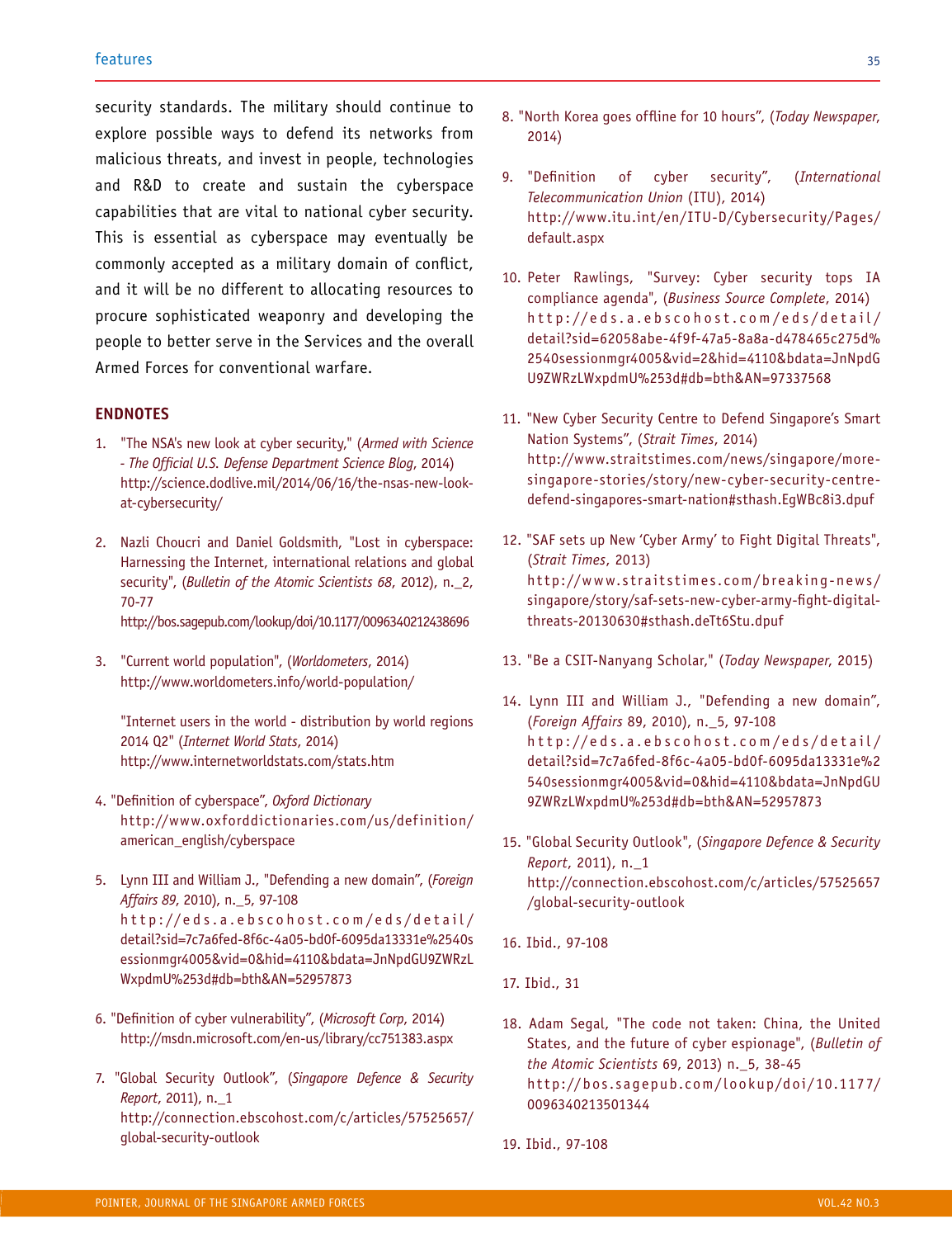#### 20. Ibid., 31

- 21. D. Dieterle, "Chinese hackers steal designs for top US Military Tech - Now What," (*Cyber Arms - Computer Securit*y, 2013) http://cyberarms.wordpress.com/2013/05/29/chinesehackers-steal-designs-for-top-us-military-tech-now-what/
- 22. Ibid., 38-45
- 23. Alexander Klimburg, "National Cyber Security Framework Manual", (*NATO Cooperative Cyber Defence Center of Excellence*, 2014) http://www.ccdcoe.org/publications/books/ NationalCyberSecurityFrameworkManual.pdf
- 24. "The NSA's new look at cyber security," (*Armed with Science - The Official U.S. Defense Department Science Blog*, 2014) http://science.dodlive.mil/2014/06/16/the-nsas-newlook-at-cybersecurity/
- 25. Lynn III and William J., "Defending a new domain", (*Foreign Affairs 89*, 2010), n.\_5, 97-108 http://eds.a.ebscohost.com/eds/detail/ detail?sid=7c7a6fed-8f6c-4a05-bd0f-6095da13331e%2 540sessionmgr4005&vid=0&hid=4110&bdata=JnNpdGU 9ZWRzLWxpdmU%253d#db=bth&AN=52957873
- 26. Ibid., 97-108
- 27. Ibid., 31
- 28. Ian Wallace, "The Military Role in National Cyber Security Governance", (*Seoul Defense Dialogue*, 2014) http://www.brookings.edu/research/opinions/2013/12/16 military-role-national cybersecurity-governance-wallace
- 29. Ibid.
- 30. "Department of Defense Strategy for Operating in Cyberspace", (*United States of America Department of Defense*, 2011) http://www.defense.gov/news/ d20110714cyber.pdf

Thomas C. Wingfield and Robert Sharp, "Tanks in Cyberspace", (*International Policy Digest*, 2014) http://www.internationalpolicydigest.org/2014/ 04/14/tanks-cyberspace

- 31. "The Comprehensive National Cyber Security Initiative", *Executive Office of the President of the United States of America*, 2014) http://www.whitehouse.gov/sites/default/files/ cybersecurity.pdf
- 32. Ibid.
- 33. Ibid.
- 34. Peter J. Denning and Dorothy E. Denning, "The Profession of IT - Discussing Cyber Attack", (*Communications of the ACM 53*, (2010), n.\_9, 29-31 http://portal.acm.org/citation.cfm?doid=1810891. 1810904
- 35. Ibid.
- 36. Ibid., 97-108
- 37. Ibid., 29-31
- 38. "Department of Defense Strategy for Operating in Cyberspace", (*United States of America Department of Defense*, 2011) http://www.defense.gov/news/d20110714cyber.pdf

"Cyber guard exercise tests people, partnerships", (*U.S. Cyber Command News Release*, 2011) http://www.defense.gov/news/newsar ticle. aspx?id=122696

- 39. Herbert Lin, "Why computer scientists should care about cyber conflict and U.S. National Security Policy", (*Communications of the ACM 55*, (2012), n.\_6, 41-43 http://dl.acm.org/citation.cfm?doid=2184319.2184334
- 40. "The Comprehensive National Cyber Security Initiative", (*Executive Office of the President of the United States of America*, 2014) http://www.whitehouse.gov/sites/default/files/ cybersecurity.pdf
- 41. Ibid.

42. Ibid.